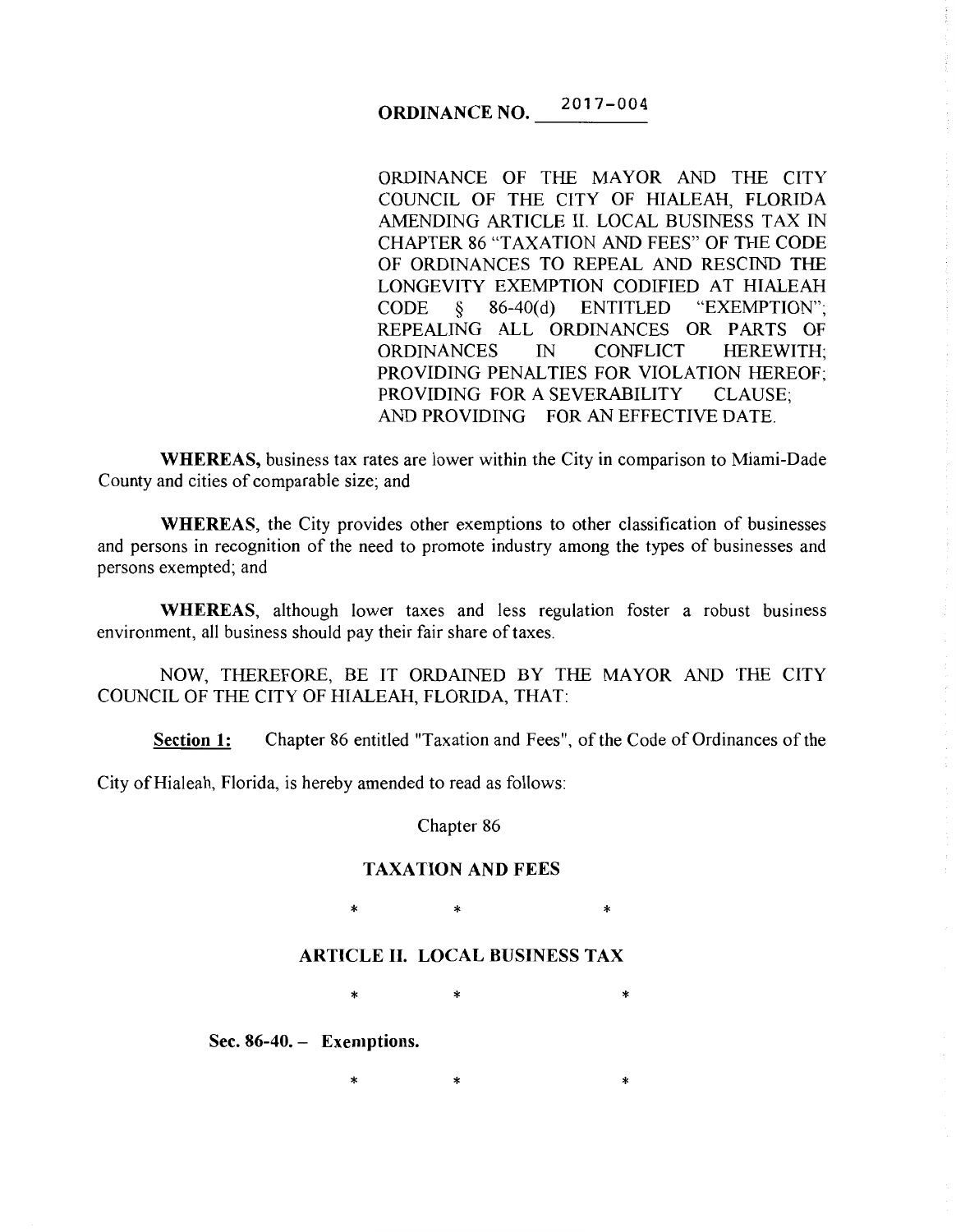(c) *Exemption Ill.* Federal, state, county and municipal government offices and facilities; offices providing municipaladministered grant-funded program services; and residential facilities owned and operated by the city or the housing authority.

(d) *Exemption IV*. A longevity exemption may be granted to an applicant who requests it at renewal time, before October 1, provided the applicant has no pending business tax receipt violation, in the following manner:

- $(1)$  A business that has been issued a business tax receipt in the city under the same ownership for more than ten consecutive business tax years will pay 90 percent of the corresponding fee from the 11th to the 15th year.
- (2) A business that has been issued a business tax receipt in the city under the same ownership for more than 15 consecutive business tax years will pay 85 percent of the corresponding business tax from the 16th to the 24th year.
- (3) A business that has been issued a business tax receipt in the city for more than 25 consecutive business tax years will pay 75 percent of the business tax for as long as the business remains under the same ownership as documented in its business tax receipts.

\* \* \* \* \*

#### **Section 2: Repeal of Ordinances in Conflict.**

All ordinances or parts of ordinances in conflict herewith are hereby repealed to the extent of such conflict.

### **Section 3: Penalties.**

Every person violating any provision of the Code or any ordinance, rule or regulation adopted or issued in pursuance thereof shall be assessed a civil penalty not to exceed \$500.00 within the discretion of the court or administrative tribunal having jurisdiction. Each act of violation and each day upon which any such violation shall occur shall constitute a separate offense. In addition to the penalty described above, the City may pursue other remedies such as abatement of nuisance, injunctive relief, administrative adjudication and revocation of licenses or permits.